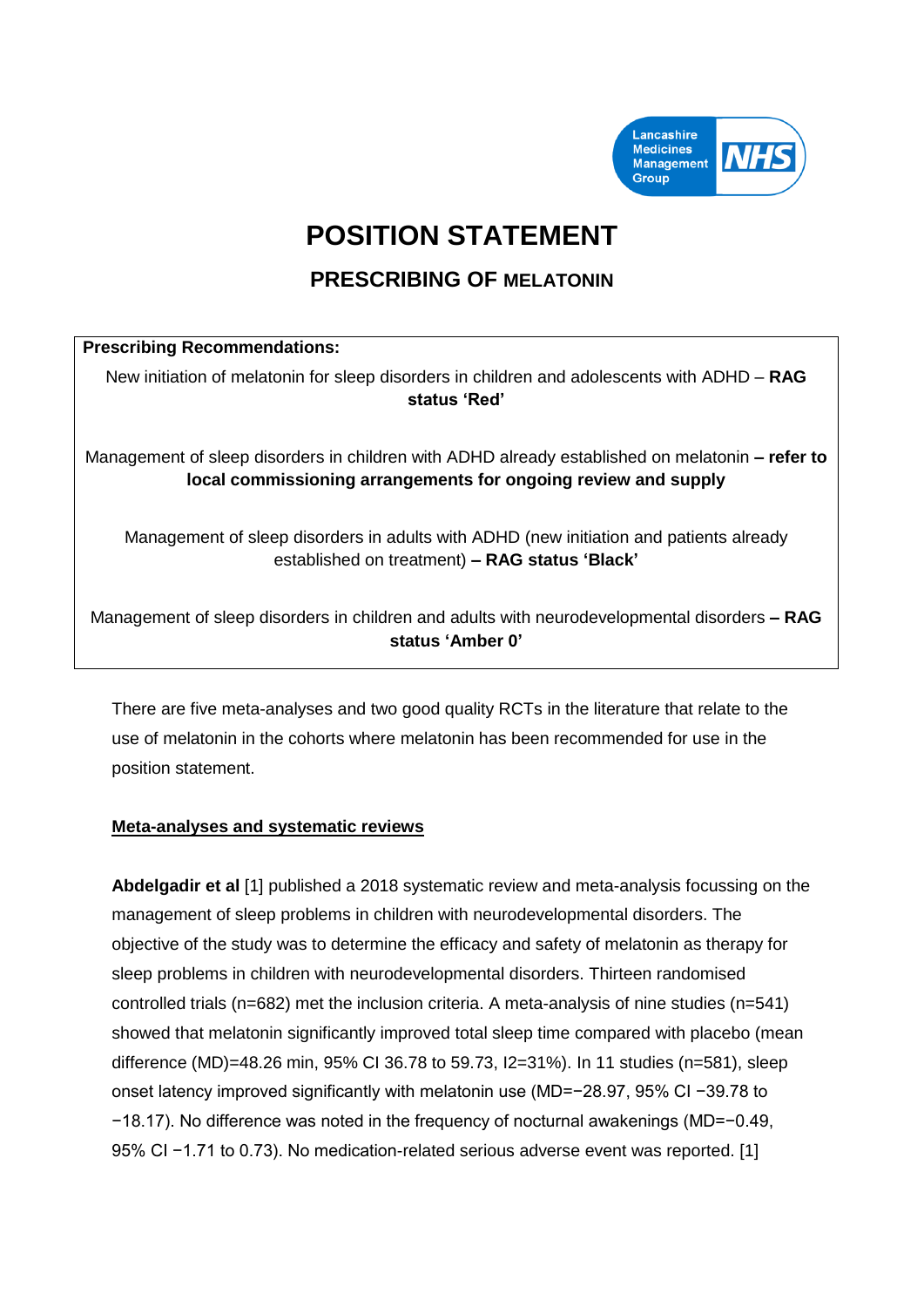The authors concluded that Melatonin appeared safe and effective in improving sleep in the studied children. However, they stated that the overall quality of the evidence was limited due to heterogeneity and inconsistency and further research is needed. [1]

**Ferraciolloi-Oda et al, 2013**, published a meta-analysis regarding the use of melatonin for the treatment of primary sleep disorders. The authors looked at the efficacy of melatonin compared to placebo in improving sleep parameters in patients with primary sleep disorders. Adults and children were included in the study. Nineteen randomised placebo-controlled trials involving 1683 participants were included. Ten studies were crossover in design and nine were parallel. To be eligible for inclusion, studies were required to have at least ten participants for parallel designs and five for crossover designs. Trial duration ranged from seven to 182 days. Melatonin doses ranged from 0.1mg to 5mg across the 19 studies. The primary outcome measures were mean improvement in sleep onset latency, total sleep time and sleep quality (sleep efficacy was considered the same as sleep quality). [2]

The analysis showed that melatonin was more effective than placebo in decreasing sleep onset latency (mean difference = 7.06minutes [95% CI 4.37 to 9.75]; 15 trials;  $I^2 = 56\%$ ), increasing total sleep time (8.25minutes [1.75 to 14.75]; 13 trials;  $I^2 = 44\%$ ) and improving sleep quality (standardised mean difference = 0.22 [0.13 to 0.32]; 14 trials;  $I^2 = 0\%$ ). Similar effects were reported in random-effects analysis for total sleep time and sleep quality; sleep onset latency was further reduced (mean differences = 10.18 [6.1 to 14.27]). Sleep quality and sleep onset latency were improved on both subjective and objective measures. Total sleep time was only increased on subjective measure and not objective. Higher melatonin dose was and longer trial duration were both associated with improved outcomes for sleep onset latency and total sleep time, but not sleep quality. The authors concluded that the effects of melatonin were modest but did not appear to dissipate with continued use. [2]

Systematic reviews of several smaller trials, including **immediate and prolonged-release formulations** of melatonin have observed longer total sleep times for melatonin treatment. **Braam et al, 2009**, published a meta-analysis of 9 studies conducted in patients with intellectual disabilities (including a total of 183 people, both children and adults), melatonin treatment increased total sleep time by a mean of 50 minutes (p<0.001), decreased sleep latency by a mean of 34 minutes (p<0.001), and significantly decreased the number of wakes per night (p<0.05). [3] Another systematic review, **Rossignol et al, 2011,** of melatonin studies specifically in autism spectrum disorders identified 18 studies of various designs. [4] Thirteen were uncontrolled studies and all of these reported improvements in some aspects of sleep, with one study reporting improvements over 12 and 24 months of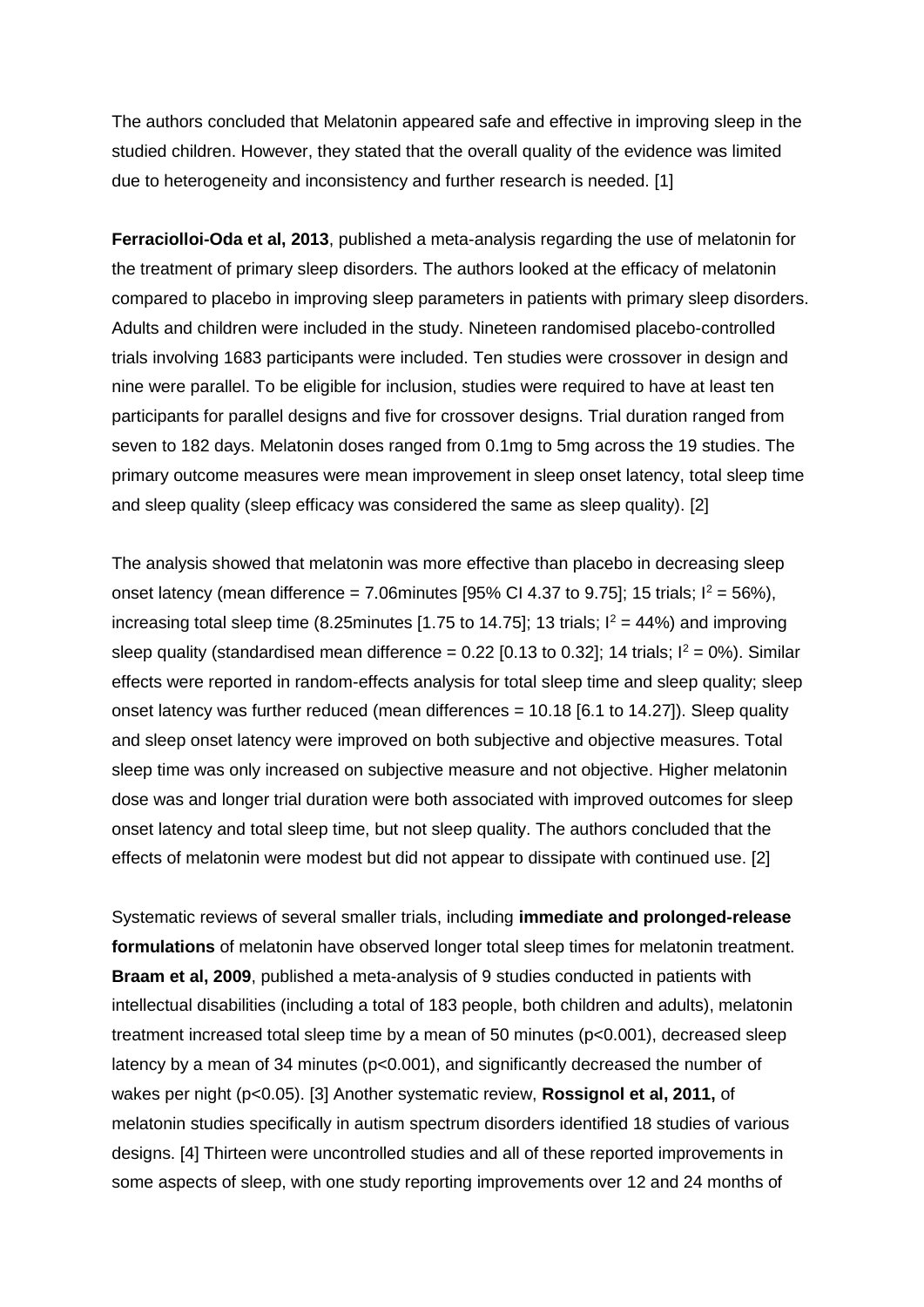follow-up. Six studies reported improved daytime behaviour with melatonin use. [4] Metaanalysis of five randomised, double-blind, cross-over trials indicated significant improvements in sleep duration (73 minutes) and sleep onset latency (66 minutes) for children with ASD. [4] It should be noted that there is an overlap of the studies included in the two reviews and, as noted by the authors of the MENDS study, there are several methodological issues, including differences in trial designs of the included studies, measures of sleep improvements, and the exclusion criteria employed. [5]

#### **Randomised controlled trials**

The MENDS study was a randomised double-blind placebo-controlled trial conducted in 19 hospitals across England and Wales. 114 children aged between 3 years and 15 years 8 months, with a range of neurological and developmental disorders (40% with autism spectrum disorder [ASD], none with ADHD) and whose sleep could not be improved by nonpharmacological intervention alone, were randomised to receive **immediate-release** melatonin 0.5mg capsules or placebo 45 minutes before the normal bedtime. The melatonin dose could be up titrated at weekly intervals: 2mg, 6mg and then 12mg in those not settling to sleep within an hour of administration. [5]

The primary endpoint was total sleep time measured by sleep diaries at 12 weeks compared with baseline. Melatonin significantly improved total sleep time compared with placebo by 22.43 minutes (95% CI 0.52 to 44.34 minutes;  $p = 0.04$ ). When measured using actigraphy (non-invasive method of monitoring rest and activity cycles) rather than diaries the difference in total sleep time was smaller and not statistically significant (13.33 minutes, 95% CI -15.48 to 42.15 minutes). Melatonin statistically significantly reduced the time to fall asleep (sleep onset latency) compared with placebo by 37.49 minutes when measured using diaries (95% CI –55.27 to –19.71 minutes;  $p < 0.0001$ ) and by 45.43 minutes using actigraphy (95% CI – 68.75 to  $-21.93$  minutes;  $p = 0.0003$ . However, melatonin also statistically significantly reduced the wake up time compared with placebo by 29.9 minutes (95% CI -46.3 to -13.6 minutes; P<0.001). The study found that children given melatonin fall asleep earlier, but after three months' treatment also wake up earlier. The major effect of melatonin was on sleep latency, rather than total sleep time. The long term cumulative effect of short increases in total sleep time for children is unclear. [5]

NICE has published a Summary of Evidence for unlicensed or off-label use of melatonin for sleep disorders in children and young people with attention deficit hyperactivity disorder (ADHD). The main study reviewed by NICE was by **Van der Heijden et al, 2007**. The study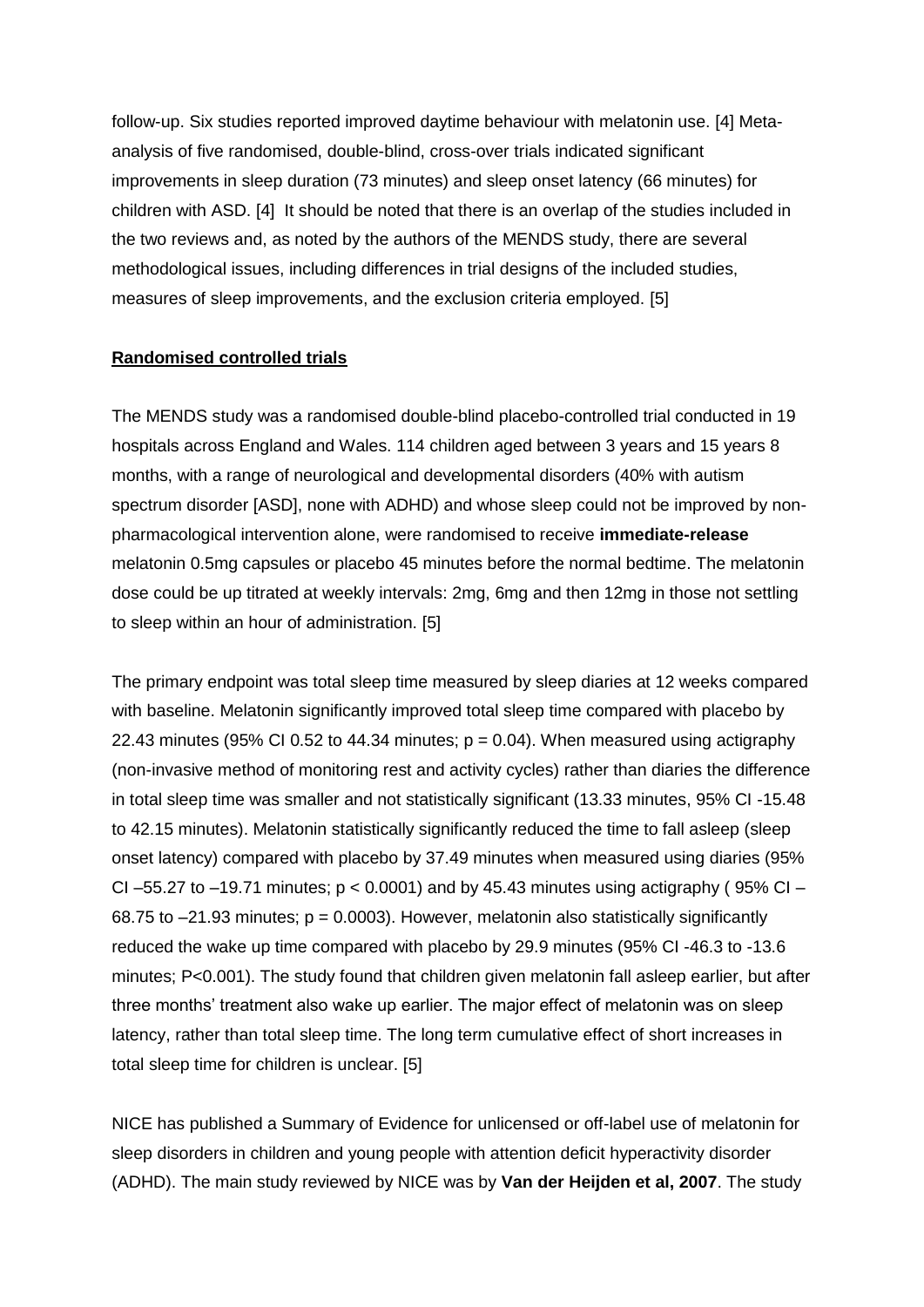was a 4-week, randomised, double-blind, study, 105 children aged 6-12 years and who were medication-free at baseline. The patients were randomised to receive unlicensed (immediate-release) melatonin 3mg or 6mg (n=53), or placebo (n=52) at 7pm each evening. From the data available (data were missing for 24% of patients), it was estimated (using actigraphy) that the primary endpoint of sleep onset was advanced by melatonin by 26.9 +/- 47.8 minutes in contrast to a delay of 10.5  $+/-$  37.4 minutes with placebo (p <0.0001). There was an increase in mean total sleep time of 19.8 +/- 61.9 minutes with melatonin and a decrease of 13.6 +/- 50.6 minutes with placebo (p=0.001). There was also a significant decrease in sleep latency and nocturnal restlessness, and increase in sleep efficiency; however, there was no significant difference reported in behaviour, cognitive performance and quality of life. At trial end, all participants were eligible to receive melatonin in a longer term extension study. After a mean follow-up of 3.7 years, 61 (64.9%) children used melatonin daily and 11 (11.7%) used it occasionally (in most cases only using melatonin when they could not sleep). Parental satisfaction with melatonin was reported to be high, with a majority agreeing that melatonin improved their child's behaviour and mood. [6] In a smaller study reviewed by NICE, **Weiss et al, 2006**, 19 children aged 6-14 years, on concurrent medication to treat ADHD (e.g. methylphenidate) and who failed to respond to a 10-day sleep hygiene programme were randomised into a 30-day cross-over study with melatonin 5mg and placebo. A 5mg dose of short-acting melatonin given 20 minutes before bedtime statistically significantly reduced sleep onset latency by 15.7 minutes (p<0.01). Sleep duration was statistically increased when measured by parents (increased by 15 minutes; p<0.01) but not when measured by actigraphy. In 17 children responding well to melatonin, continued use for up to 90 days resulted in a statistically significant improvement in sleep duration of 23 minutes from baseline. [6]

# **References**

- [1] Abdelgadir et al, "Melatonin for the management of sleep problems in children with neurodevelopmental disorders: a systematic review and meta-analysis," *Archives of Disease in Childhood,* p. Epub ahead of print, 2018.
- [2] Ferracioli-Oda et al, "Meta-analysis: melatonin for the treatment of primary sleep disorders," *PloS one,* vol. 8, no. 5, p. e63773, 2013.